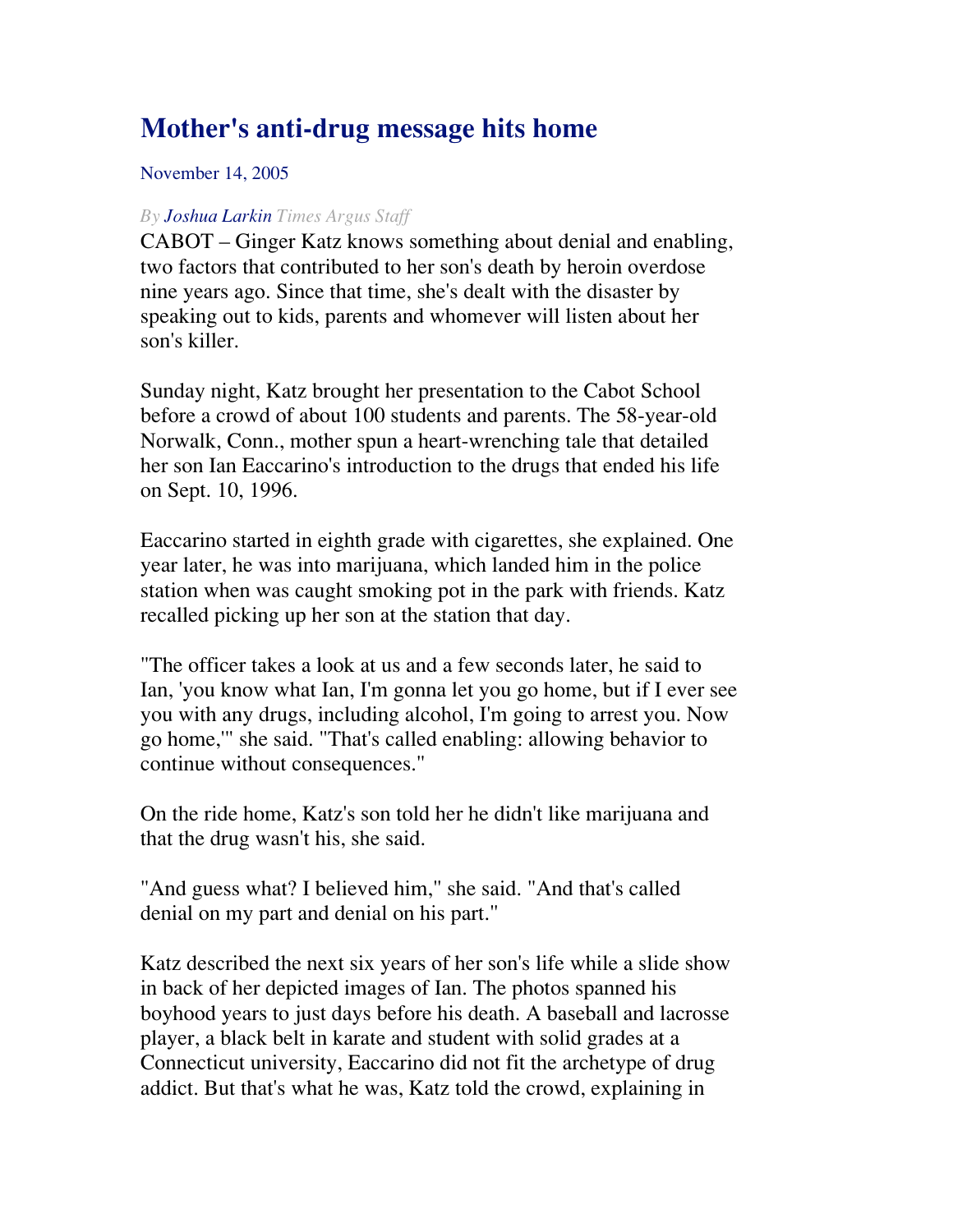graphic detail his use of PCP, marijuana and heroin over the course of his life.

After her son passed away she decided she needed to do something to help others, Katz said before the presentation. Within months of his death, she founded the nonprofit organization, The Courage to Speak Foundation Inc., and has since used the organization as a means to tell Ian's story and the scourge of drugs. To date, she said, she's told the story more than 600 times all across the country.

Her organization, on the web at www.couragetospeak.org, also creates curriculum for use in the classroom.

The Cabot Coalition, a community group focused on reducing substance abuse by youths, arranged for Katz to speak at the school. Lori Augustyniak, coordinator of the Cabot Coalition, said a few adult and youth members of the coalition heard Katz speak in Washington D.C. last January. Those members, she said, were responsible for spreading the word that Katz's message needed to be heard in Cabot.

Sofia Belenky, a 16-year-old junior at the school, was one of the school kids who had seen Katz speak before. She said Katz's presentation made a big impact on her when she saw it last winter.

"It was really realistic, it wasn't glazed over," Belenky said. "It made me realize that this can happen to anyone."

On Sunday, Katz implored the crowd to learn about the dangers of drugs and how easy it is for any kid to get hooked. Children today, she said, are exposed to more powerful and more dangerous drugs than ever before. Part of the solution to the problem, she said, is communication.

"Have the courage to speak," she said to the children, "and parents, have the courage to listen."

After the presentation, parent and Cabot resident Rosa Jacques said Katz talk was moving. As a recent transplant from Connecticut, Jacques said the story was moving and important for the town of